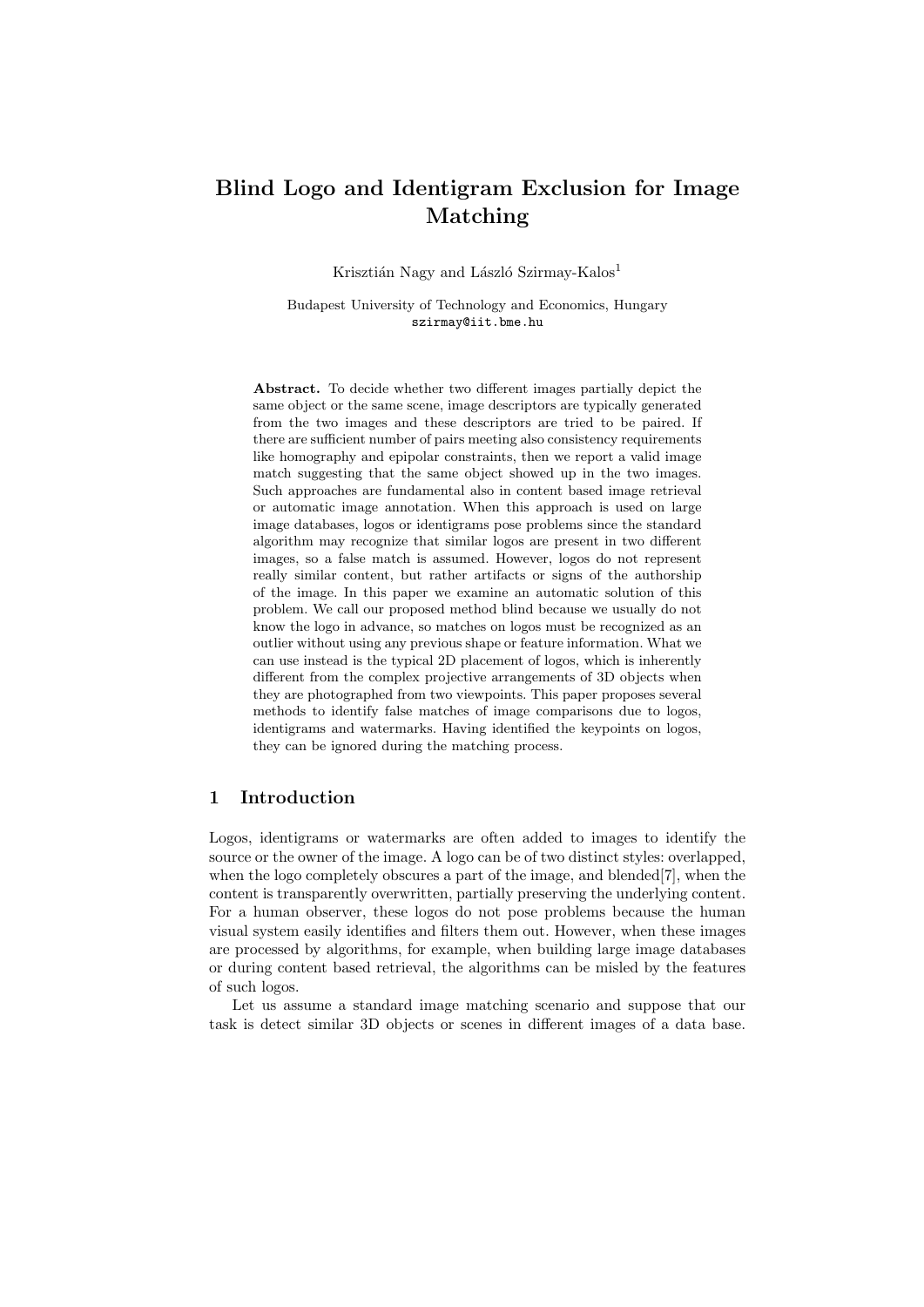

**Fig. 1.** Images to be matched with SIFT features generated on them.

The common approach is to extract image features, such as SIFT [2], SURF, SAFT, etc. features from both images and to find similar features in the two images (Fig. 1). If many feature pairs can be found, which also meet consistency criteria, then the similarity of object or scene can be reported. For consistency, we preserve only those keypoint pairs where the partner is the strongest match from both directions, i.e. a keypoint can participate only at most one pair, and we also check whether or not the keypoints of the two images can be mapped onto each other by modifying the extrinsic or intrinsic parameters of a camera. It means that valid pairs of feature points should satisfy the same epipolar constraint. If the same or similar logo is added to the two images, then features belonging to the logos will be present in both images and a simple homography, i.e. translation and minor scaling, will be consistent pairing, so such image pairs are reported as similar even when no common object is seen on them except for the logo.

Logos can cause both false positive and false negative matches. Two different images may be said to be similar because of logo matches. On the other hand, if the same scene is photographed from two different viewpoints, the valid matches will correspond to a different epipolar constraint than logo matches, so logo matches may invalidate real matches during the statistical check of the valid correspondences.

To make image comparison robust and appropriate also for images with logos, these logos should be identified automatically, and then the features belonging to the logos should be ignored during matching.

In this paper we propose several approaches for logo identification, which are based on the inherently 2D nature of logos. While logos are painted over an image depicting a 3D scene, 2D and 3D contents are mixed. If similar features are looked for on two images, consistently selected features of the 3D content satisfy epipolar constraint, while consistently selected features of the 2D content are related via simple translation and minor scaling.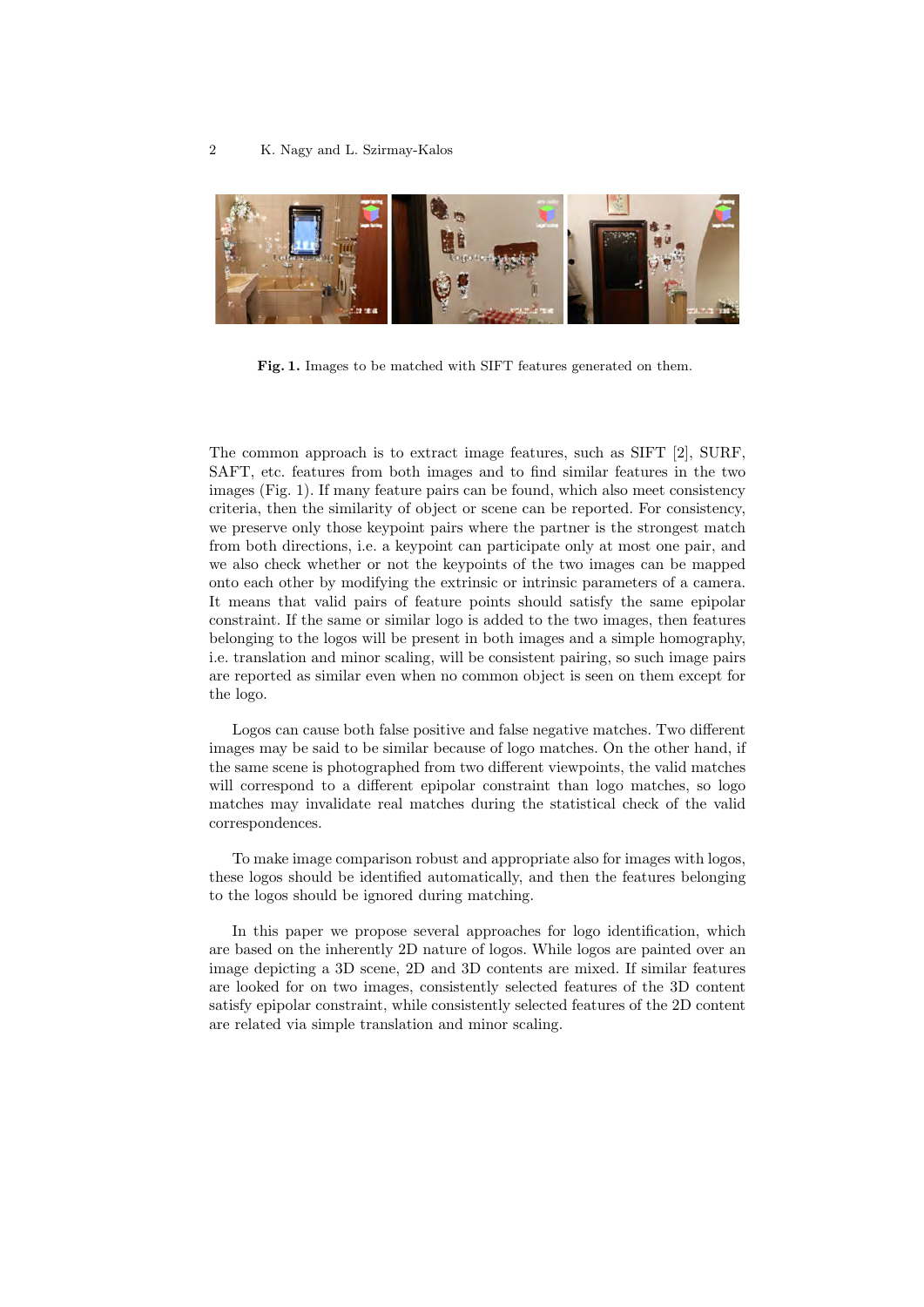## **2 Previous work**

The issue of logo detection has been considered in different contexts of image processing. In [4], a set of grayscale features is extracted to construct a suite of rules for classifying the segmentation of the logos. In [6], a method to match logos based on positive and negative shape features is proposed. In [5], contour trees and line adjacent graphs are adopted for logo detection; recursive neural networks have also been applied to classify logos. The use of grayscale features prevents these methods from exploiting the unique characteristics of video logos [8]. The identified logo can be removed by image inpanting/completion [3] or simply ignored during further processing.

While the above approaches know the logo that is being searched or at least assume that the logo is present in all images, there are also blind approaches that separate the logo from the real signal by finding some discrepancy. For example, Zhu et al. [9] converts the image into wavelet domain and apply maximum likelihood estimation to decide which components are coming from a different source.

Logos can also be identified if we know that they are present in many images. In such cases, just the common part should be identified.

## **3 New methods**

Our setup is different from what is usually attacked by the literature since we do not want to restore the original content, neither wish to eliminate logos, but want to ignore features that stem from the logos. This is a simpler task in this respect. On the other hand, unlike in other typical cases, we do not have a-priori information about the logos we are looking for. We wish to exclude false matches caused by logos if the same logo shows up at two different images.

To separate real image content from logos without knowing anything about the logo is possible by considering the inherent dimensionality behind real content and logos. While images are projections of 3D worlds, logos are two dimensional that are translated but usually neither scaled drastically nor rotated.

We propose three different approaches for logo recognition during image matching.

## **4 Logo filtering with area checking**

The base of this method is the assumption that logos are usually placed in certain areas of a picture. These regions are the corners and the middle of the image. If the end points of a match are located in the same region on both of the pictures, the match is considered a logo match and thus it gets thrown away.

This method can yield good results without significant overhead but logos placed elsewhere or with a size bigger than the examined region won't get filtered out completely. On the other hand, good matches can be thrown out if they are located where usually the logos are placed.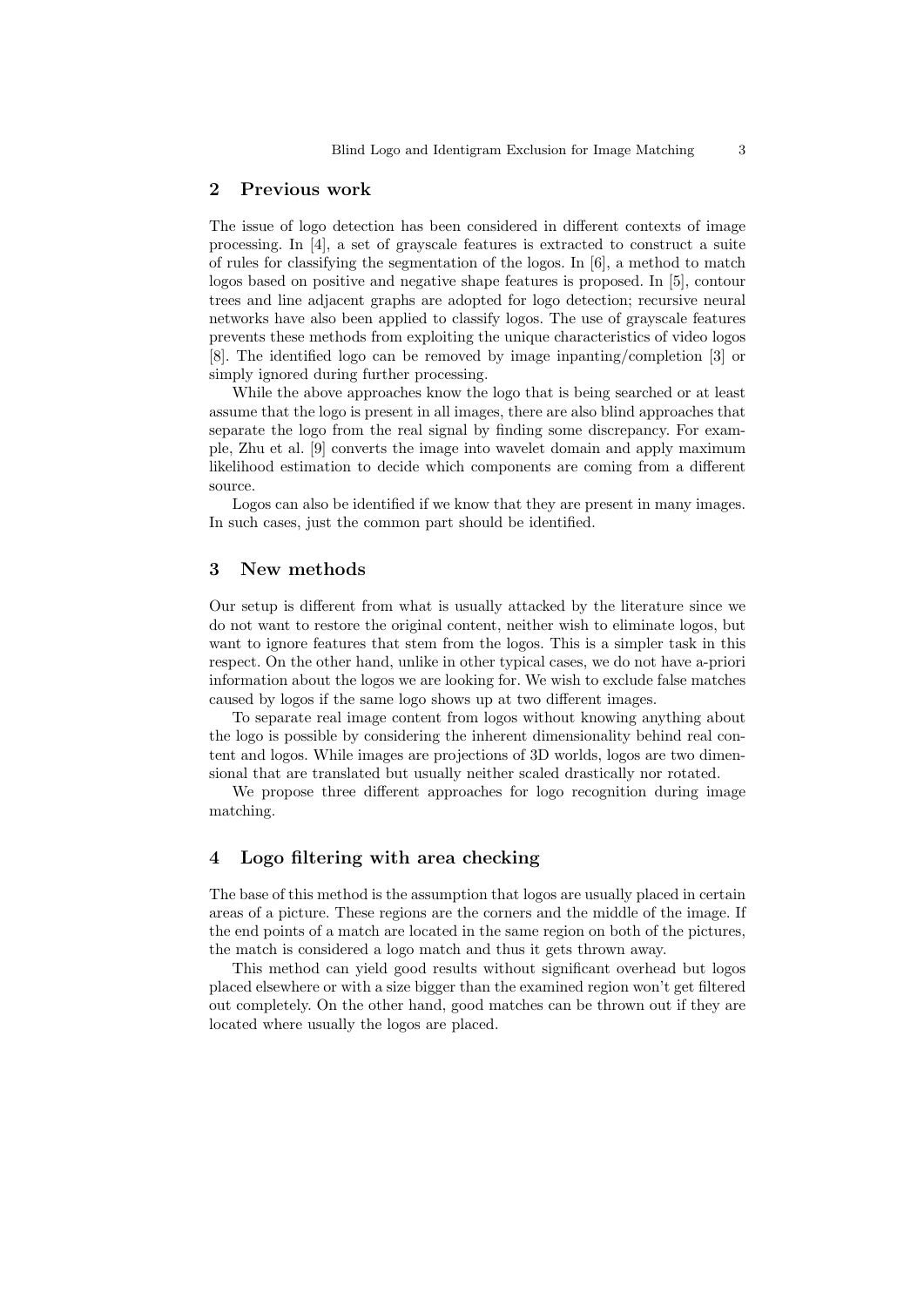# **5 Logo filtering using keypoint locations**

Another approach is to consider the logic that the logos are usually placed with. Most of the time they are either placed at fixed distances in pixel coordinates from two sides (in a corner) of a picture or relatively along the *x* and *y* axis (e.g. in the middle). So if the distances from two sides or the relative placement are the same for a match on both pictures then it is considered a logo match and gets filtered out.

There are two problematic scenarios using this method. The first is that if the images already containing logos are scaled, then the pixel space position of the logos gets modified, so only relative positions work. On the other hand, if logos are placed after scaling the image, then the application of relative positions fails. The results of this method are shown by Figs. 2 and 3.



**Fig. 2.** Separating logo matches based on the keypoint locations for a pair of images depicting two different scenes. Logo matches are red, non-logo matches are green.



**Fig. 3.** Separating logo matches based on the keypoint locations for a pair of images depicting two different scenes. Logo matches are red, non-logo matches are green.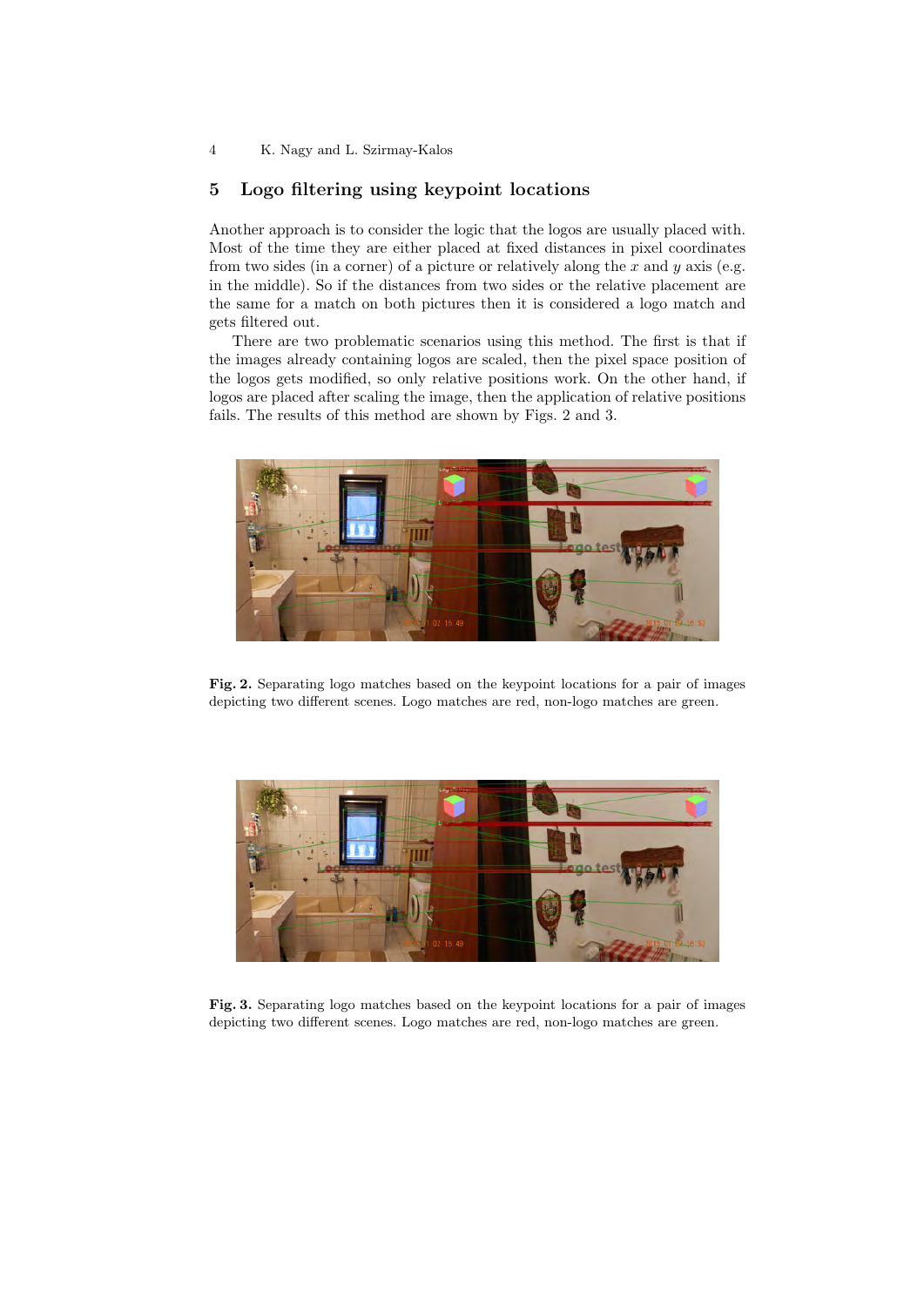## **6 Logo filtering with clustering**

In this method matches get placed in clusters based on the keypoint positions on the first image, translation vector between the corresponding keypoints and feature distances since we can expect that a logo is relatively small, so its keypoints are close to each other, the logo of the second image can be obtained with a single translation and a minor scaling from the logo of the first image, and the style and resolution inside a logo is relatively uniform, so features are detected on the same scale. The space of clustering is thus five dimensional where a "point" is the composition of translation *t* of the keypoints between the two images, location *p* of the keypoint in the first image, and scale difference *s*.



**Fig. 4.** Two overlayed images with similar features. The first image is depicted with red, the other with blue. Keypoints of "abc" can be found in both images, once with translation  $t_1$  once with translation  $t_2$ . Keypoints of "efd" are also matched with translation  $t_1$ . Finally, blue pictures's "hij" can be matched with the red picture's "hij" with translation  $t_3$ . The initial 2D clustering method would use only the translation vectors, and would identify cluster 1  $(t_1, \{\text{abc}, \text{eft}\})$ , cluster 2  $(t_2, \{\text{abc}\})$  and cluster 3 (*t*3, *{*hij*}*). Note that the statistical filtering of the SIFT keypoints would remove multiple keypoint usage, so one particular keypoint in the blue "abc" may belong either to cluster 1 or cluster 2. Having done the initial 2D clustering, keypoint locations and feature scale are also taken into account, resulting in the decomposition of cluster 1 into two new clusters cluster 11  $(t_1, p_1, \{\text{abc}\})$ , cluster 12  $(t_1, p_2, \{\text{efd}\})$ . Cluster 3 is preserved as it is and cluster 3 is deleted since the keypoints on the two images belong to very different scales.

We use a modified K-means algorithm [1] for clustering, consisting of the iteration of an assignment step and then an update step.

Initial clustering is done in 2D space using solely the match translation vector because this is a selective indicator of similarities as keypoints of similar regions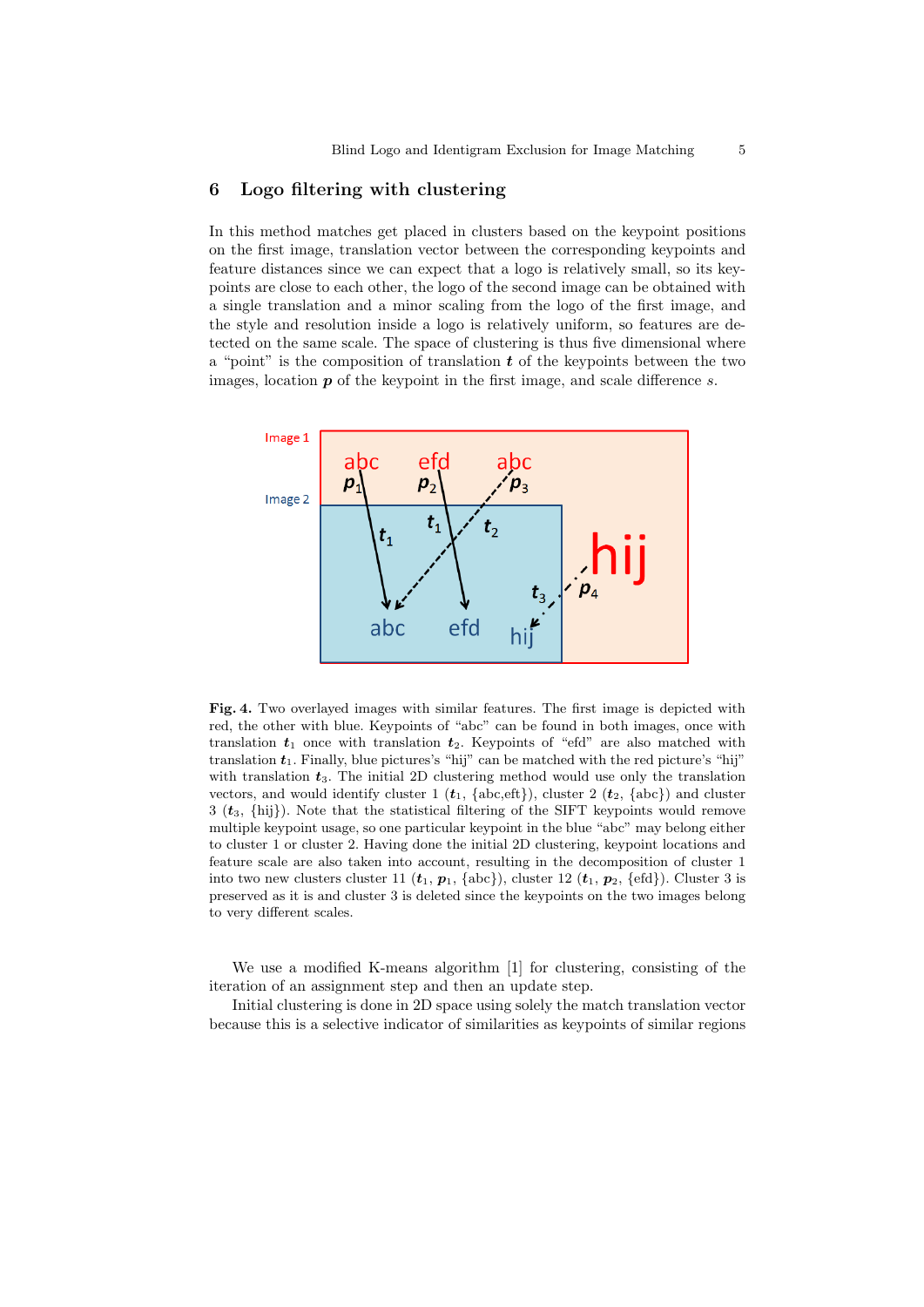(both real and logo matches) tend to have comparable translation vectors. Possible errors in placement are corrected during the refinement process. Elements are sorted using the *x* coordinate of these vectors and clusters are formed by successively selecting a desired number of items from the ordered array. This way the initial number and size of the clusters can be easily controlled.

Current clusters are given by the centroids obtained as the arithmetic mean of the elements assigned to this cluster. During assignment each element is paired with each centroid, and the element is assigned to that cluster from which centroid its distance is minimal. After assignment cluster centroids are recomputed.

After the refinement is done, clusters are searched for outliers (regarding endpoint positions on either or both of the images) using a robust statistical method. Two variables are used by the algorithm:

- **–** *T*: a running average of the translation, which is the arithmetic mean of the translations of current inlier elements.
- $-\sigma^2$ : a running average of the squared difference of the current translation vector  $t$  and the average translation  $T$ , which is updated with the new inlier translation.

The method begins with finding the starting translation, which is the translation with the minimum summed distance from all other translations in the cluster. This element is added to an array reserved for inliers and its value is assigned to *T*. No value is assigned to  $\sigma^2$  yet. The second element will be the one with the lowest distance from the first. If there is only two elements in the cluster and their distance is above a threshold, then they are too far away to be related and the second element is separated into a new cluster. Otherwise it is added to the inliers then values of  $\sigma^2$  and  $T$  are updated. This step is repeated iteratively. The next element *t* to evaluate is the one with the lowest difference from *T*. This distance is then compared to *σ*. If it is much larger than *σ*, the element cannot be an inlier and thus it is placed in the outliers array along with the rest of the unchecked elements (because they are even farther from  $T$ ) and the algorithm stops. Otherwise, evaluated item *t* is placed in the inliers array, the values of  $\sigma^2$  and  $T$  are updated and the next iteration starts.

The basis of outlier detection is the calculation of the probability whether the new element follows the same distribution as the already detected inliers. If the locations of points in a cluster are distributed with a Gaussian with mean *T* and standard deviation  $\sigma$ , then the probability that the distance  $r = |t - T|$ is larger than the average distance  $\sigma$  of already identified inliers multiplied by confidence factor  $\lambda$  can be obtained as an integral of the 2D Gaussian:

$$
P(r > \sigma \lambda) = \int_{\phi=0}^{2\pi} \int_{r=\sigma\lambda}^{\infty} \frac{1}{2\pi\sigma^2} \exp\left(-\frac{r^2}{2\sigma^2}\right) r dr d\phi =
$$

$$
\left[-\exp\left(-\frac{r^2}{2\sigma^2}\right)\right]_{r=\sigma\lambda}^{\infty} = \exp\left(-\frac{\lambda^2}{2}\right).
$$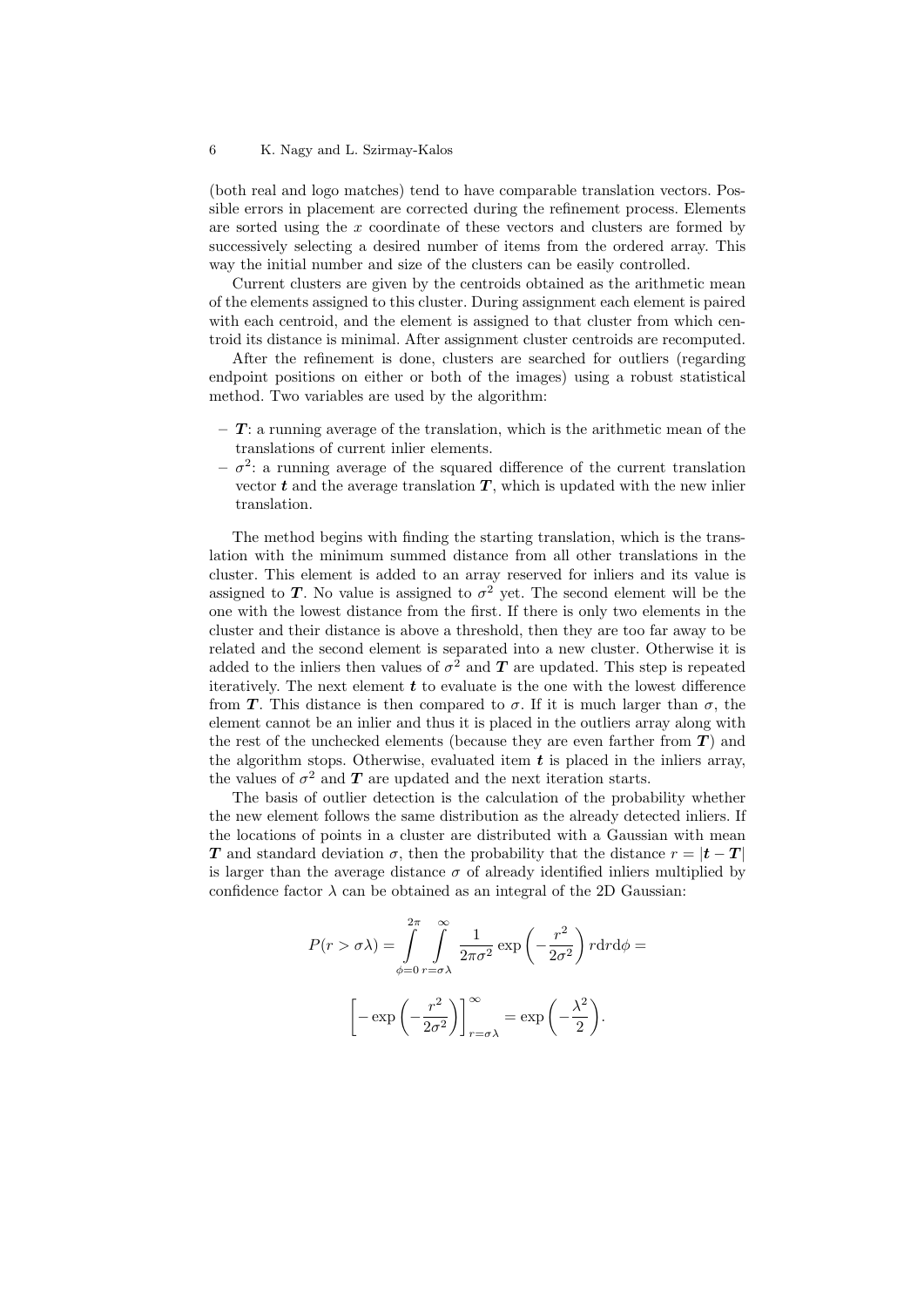With this equation we can convert a confidence probability into factor  $\lambda$ .

After every keypoint pair has been placed in either the array of inliers or outliers, outliers will form a new cluster (which can also be searched for outliers separately if deemed necessary) while inliers are kept as the new content of the searched cluster. Cluster centroids should be updated after outlier removal if they are to be used in subsequent operations. This refinement process can be repeated for increased precision.

As a post-processing step, clusters with too few elements or with a centroid too close to another centroid are removed and their elements are relocated to the next closest cluster. Then, cluster centroids are updated once more.

So far, we considered only the translation vectors between the keypoints to establish clusters. In the second phase, we further decompose clusters based on the position of the keypoints in the first image and the scale associated with the keypoints. The same clustering method is used again starting with the result of the first phase as applied for the translations.

The method of clustering presented so far can be used for logo removal but there is a scenario when the approach fails. If a logo consists of transparent letters, its background greatly affects how its keypoints are matched. For example, there can be a letter 't' in the beginning and the end of a logo that can be matched together if they are in similar contrast with their background but the same parts aren't. Or even the upper part of a 't' and 'h' can be matched. With clustering, these letter and letter part matches would end up in clusters which can be compared to each other. The translation vectors would be near identical among the elements of these clusters like it is expected with logos, so these clusters cannot be separated from the rest. On the other hand, the order of these separated clusters regarding their position on the two images would be different in such a case so they can be still identified as logos. This cannot be done reliably using matches solely without clustering because unrelated matches can occur between and around the transparent letters making the logo matches unseparable from their surroundings.

Similar images pose problems to this method as well, since in this case all pairs will belong to the same cluster. To attack this, we can use the method of Section 5.

Then we examine the clustering method discussed in Section 6. Fig. 5 shows the partial results of a single iteration step of the clustering method for a pair of images depicting two different scenes. Note that although these images depict two different scenes but due to the logos in the image center and right-bottom corner, a naive image matching algorithm would report many valid correspondences. Figs. 6 demonstrates the algorithm for a different image pair that depicts the same scene from two viewpoints.

## **7 Conclusions**

In this paper we discussed methods to exclude false matches caused by identigrams or logos when scenes and objects are compared based on their images.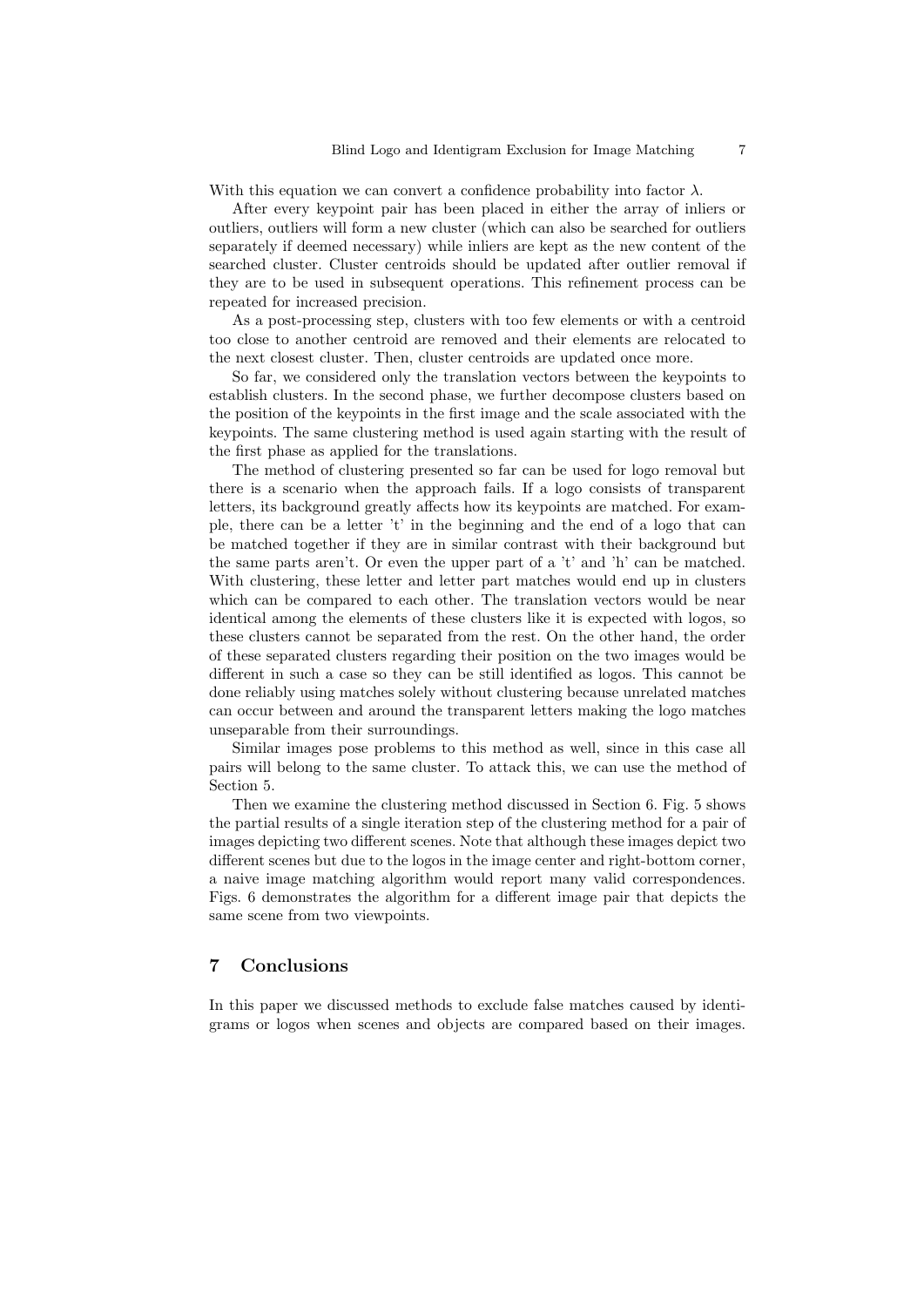

**Fig. 5.** Modification of clusters in a single iteration step for a pair of images depicting different scenes.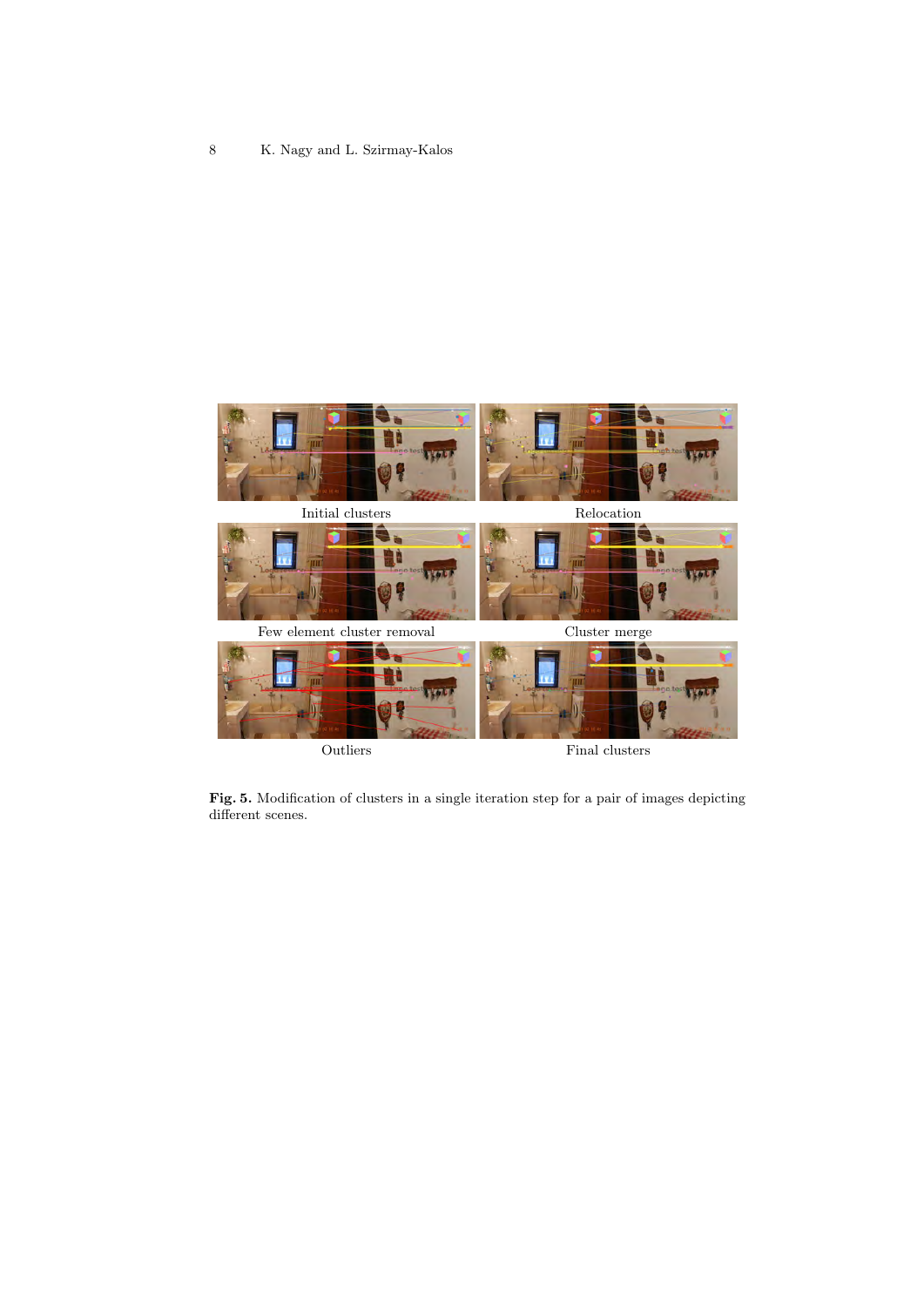

**Fig. 6.** Modification of clusters in a single iteration step for a pair of images depicting the same scene.